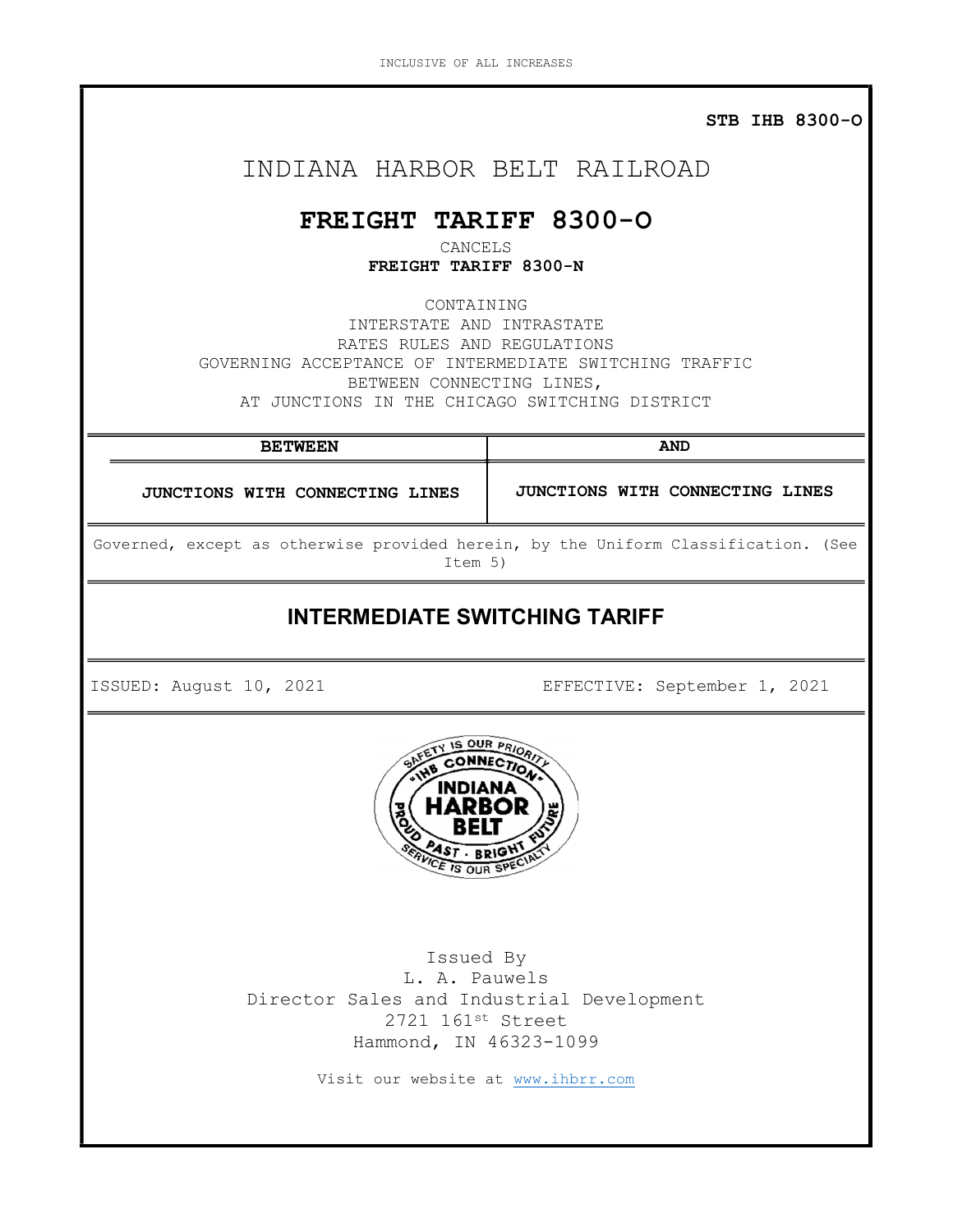# TABLE OF CONTENTS

| <b>SUBJECT</b>                                      | <b>ITEM</b>                                                                                                                                                                                                                     | <b>PAGE</b> |
|-----------------------------------------------------|---------------------------------------------------------------------------------------------------------------------------------------------------------------------------------------------------------------------------------|-------------|
| ABBREVIATIONS, EXPLANATION of                       |                                                                                                                                                                                                                                 | 7           |
| ARTICULATED EQUIPMENT                               | 160                                                                                                                                                                                                                             | 5           |
| CANCELING ITEMS, METHOD of                          | 75                                                                                                                                                                                                                              |             |
| CAPACITIES and DIMENSIONS of CARS                   | 45                                                                                                                                                                                                                              | 4           |
| CHARGES, APPLICATION of                             | 200                                                                                                                                                                                                                             | 6           |
| CHICAGO SWITCHING DISTRICT, DEFINITION of           | 120                                                                                                                                                                                                                             | 5           |
| CONNECTING LINES and JUNCTION POINTS, LIST of       |                                                                                                                                                                                                                                 | 3           |
| CONSECUTIVE NUMBERS                                 | 40                                                                                                                                                                                                                              | 4           |
| DEMURRAGE and STORAGE RULES and CHARGES             | 110                                                                                                                                                                                                                             | 5           |
| EXPLOSIVES, HAZARDOUS MATERIALS                     | 15                                                                                                                                                                                                                              |             |
| INTRA-STATE TRAFFIC, APPLICATION of                 | 180 3                                                                                                                                                                                                                           | 5           |
| ITEMS AND/OR PROVISIONS NOT BROUGHT FORWARD         | 55                                                                                                                                                                                                                              |             |
| NATIONAL SERVICE ORDER                              | 60 — 100 — 100 — 100 — 100 — 100 — 100 — 100 — 100 — 100 — 100 — 100 — 100 — 100 — 100 — 100 — 100 — 100 — 100 — 100 — 100 — 100 — 100 — 100 — 100 — 100 — 100 — 100 — 100 — 100 — 100 — 100 — 100 — 100 — 100 — 100 — 100 — 10 |             |
| PRIVATE CAR, DEFINITION of                          | 125                                                                                                                                                                                                                             | 5           |
| RATES and CHARGES                                   | $400 - 500$                                                                                                                                                                                                                     |             |
| REFERENCE to TARIFFS, ITEMS, NOTES, RULES, ETC.     | 20                                                                                                                                                                                                                              | 4           |
| REGULATED and DEREGULATED RATE INFORMATION          | 165 116                                                                                                                                                                                                                         | 5           |
| REISSUED MATTER, METHOD of DENOTING                 | 100                                                                                                                                                                                                                             | 5           |
| RESPONSIBILITY FOR CHARGES NAMED IN THIS TARIFF 300 |                                                                                                                                                                                                                                 | 6           |
| STRAIGHT OR MIXED CARLOADS                          | 105                                                                                                                                                                                                                             | 5           |
| UNIFORM CLASSIFICATION, DESCRIPTION of              | $5^{\circ}$                                                                                                                                                                                                                     |             |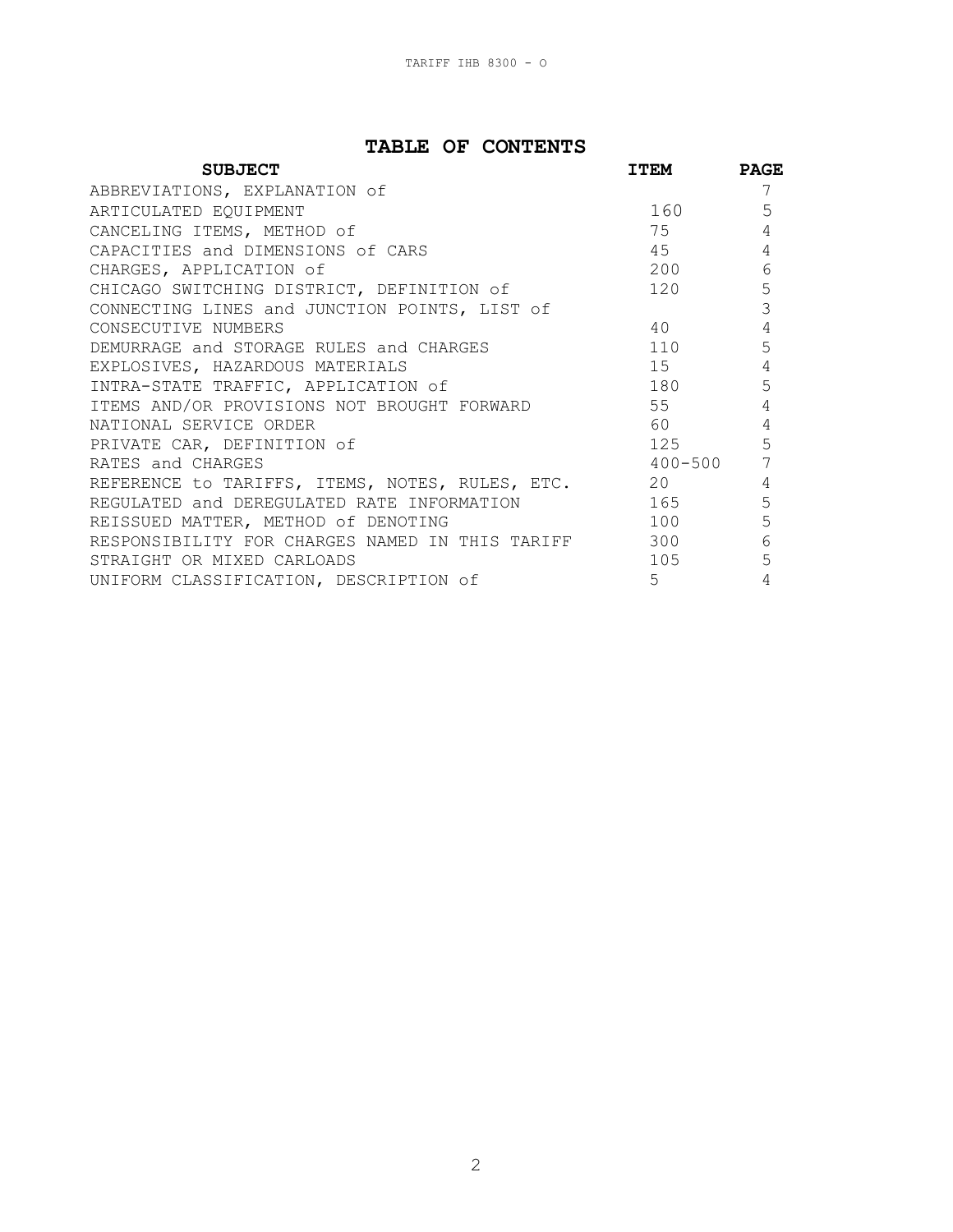|             | <b>RAILROAD</b> (see Note below)     | <b>JUNCTION (Alternate Name)</b>  |
|-------------|--------------------------------------|-----------------------------------|
| <b>BNSF</b> | Burlington Northern Santa Fe         | Blue Island, IL                   |
|             |                                      | Gibson, IN                        |
|             |                                      | La Grange (Congress Park), IL     |
|             |                                      | McCook, IL                        |
| <b>BOCT</b> | Baltimore & Ohio Chicago Terminal    | Blue Island, IL                   |
| <b>BRC</b>  | Belt Railway Company of Chicago      | Argo, IL                          |
| <b>CIC</b>  | Cedar Rapids and Iowa City           | Argo, IL (via BRC)                |
| <b>CLCY</b> | <b>Chessie Logistics Company</b>     | Thompson, IL                      |
| <b>CN</b>   | Canadian National Railway            | Blue Island, IL                   |
|             |                                      | Broadview, IL                     |
|             |                                      | Gibson, IN                        |
|             |                                      | Indiana Harbor, IN                |
|             |                                      | Riverdale (Highlawn), IL          |
|             |                                      | Norpaul, IL                       |
| <b>CFE</b>  | Chicago, Fort Wayne and Eastern      | Blue Island, IL                   |
| <b>CPRS</b> | Canadian Pacific Railway             | Blue Island, IL                   |
|             |                                      | Gibson, IN                        |
|             |                                      | Norpaul (Bensenville), IL         |
| <b>CRL</b>  | Chicago Rail Link                    | Argo, IL (via BRC)                |
| <b>CSS</b>  | Chicago SouthShore & South Bend      | Burnham, IL                       |
| <b>CSXT</b> | <b>CSX Transportation</b>            | Blue Island, IL                   |
|             |                                      | East Chicago (Indiana Harbor), IN |
|             |                                      | Gibson, IL                        |
| <b>ERRT</b> | East Chicago Terminal Railroad       | East Chicago, IN                  |
| <b>GLTR</b> | <b>Great Lakes Terminal Railroad</b> | Chicago, IL                       |
| <b>GRW</b>  | Gary Railway                         | Indiana Harbor, IN                |
| <b>IAIS</b> | Iowa Interstate Railroad             | Blue Island, IL                   |
| <b>INRD</b> | Indiana Railroad                     | Argo, IL (via BRC)                |
| <b>NS</b>   | Norfolk Southern Railway             | Blue Island, IL                   |
|             |                                      | Burnham (Calumet Yard), IL        |
|             |                                      | Gibson, IN                        |
|             |                                      | Indiana Harbor, IN                |
|             |                                      | Osborn, IN                        |
| <b>SCIH</b> | South Chicago and Indiana Harbor     | Argo, IL (via BRC)                |
| UP          | Union Pacific Railroad               | Blue Island (Dolton), IL          |
|             |                                      | Argo, IL                          |
|             |                                      | Norpaul (Proviso), IL             |
| <b>WSOR</b> | Wisconsin & Southern Railroad        | Argo, IL (via BRC)                |

# LIST OF CONNECTING LINES AND JUNCTION POINTS

Note: In connection with some carriers, multiple junctions exist for the purpose of interchanging different Origin/Destination traffic as dictated by operating agreements between the IHB and that carrier, and are subject to change. When Junctions are used for rate-making purposes in this tariff, and multiple Junctions for a carrier exist, the Junction to apply is the Junction of actual route of movement.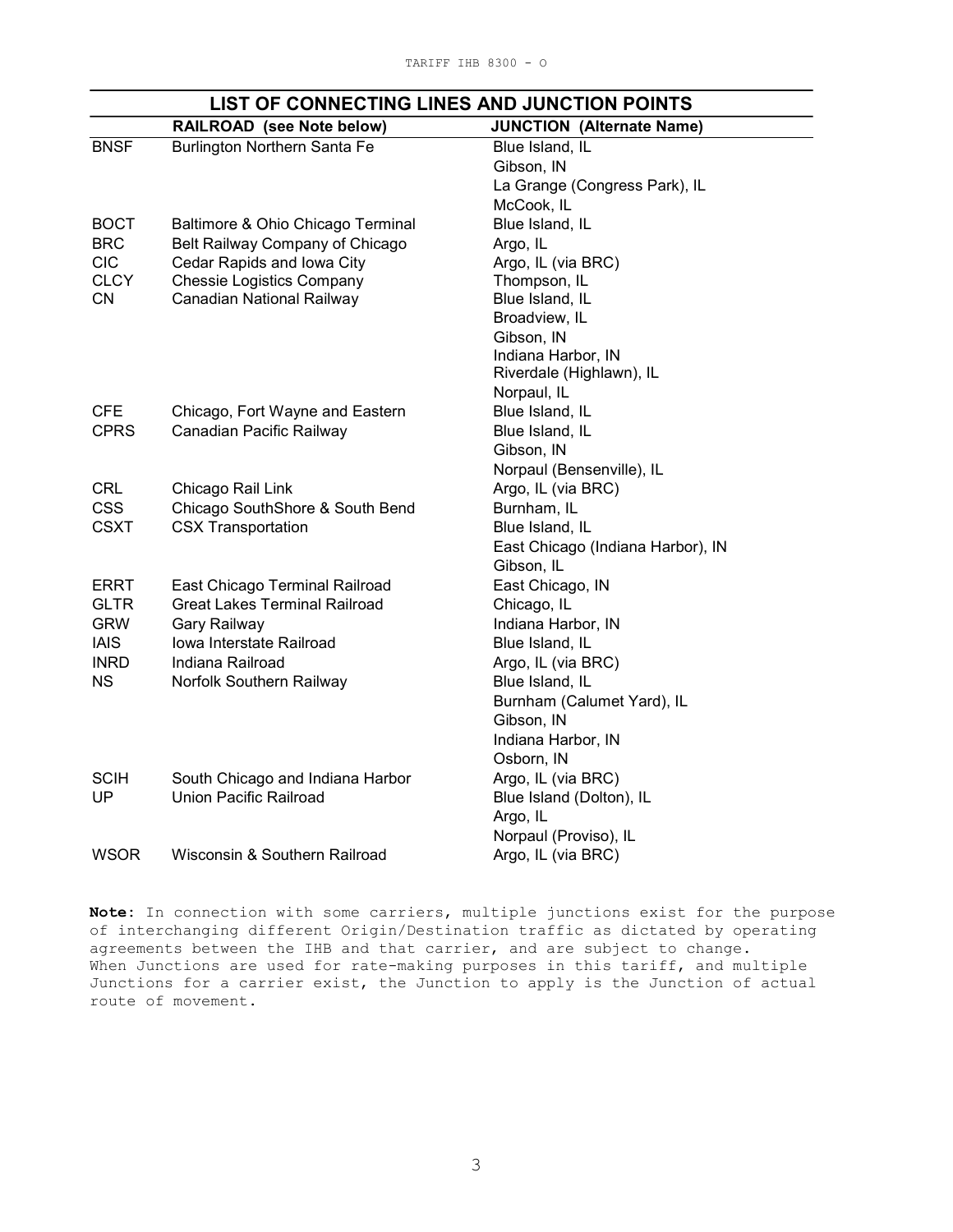#### RULES AND OTHER GOVERNING PROVISIONS

# GENERAL RULES AND REGULATIONS

#### ITEM 5 – DESCRIPTION OF UNIFORM CLASSIFICATION

The term "Uniform Classification" when used herein means, Uniform Freight Classification UFC 6000 – Series, issued by Uniform Classification Committee, Agent.

#### ITEM 15 – EXPLOSIVES, HAZARDOUS MATERIALS

For rules and regulations governing the transportation of hazardous materials and other regulated articles by freight, also specifications for shipping containers and restrictions governing the acceptance and transportation of hazardous materials and other regulated articles, see tariff STB BOE 6000 Series, AAR, Bureau of Explosives.

ITEM 20 – REFERENCE TO TARIFFS, ITEMS, NOTES, RULES, ETC.

Where reference is made in this tariff to tariffs, items, notes, rules, etc., such references are continuous and include supplements to and successive issues of such tariffs and reissues of such item, notes, rules etc.

### ITEM 40 – CONSECUTIVE NUMBERS

Where consecutive numbers are represented in this tariff by the first and last numbers connected by the word "to" or a hyphen they will be understood to include both of the numbers shown. If the first number only bears a reference mark, such reference mark also applies to the last number shown and to all numbers between the first and last numbers.

# ITEM 45 – CAPACITIES AND DIMENSIONS OF CARS

For marked capacities, lengths, dimensions and cubical capacities of cars, see The Official Railway Equipment Register, R.E.R Publishing Corporation, Agent.

Cars may not be loaded in excess of the maximum load limit stenciled on the car.

#### ITEM 55 - ITEMS AND/OR PROVISIONS NOT BROUGHT FORWARD

Items and/or provisions formerly shown and not brought forward are hereby cancelled.

# ITEM 60 – NATIONAL SERVICE ORDER

This tariff is subject to provisions of various Surface Transportation Board Service Orders and General Permits as shown in Tariff STB NSO 6100 – Series.

# ITEM 75 – METHOD OF CANCELING ITEMS

As this tariff is supplemented, numbered items with letter suffixes cancel correspondingly numbered items in the original tariff or in a prior supplement. Letter suffixes will be used in alphabetical sequence starting with A.

EXAMPLE: Item 5-A cancels Item 5, and Item 10-B cancels Item 10-A in a prior supplement, which in turn cancelled Item 10.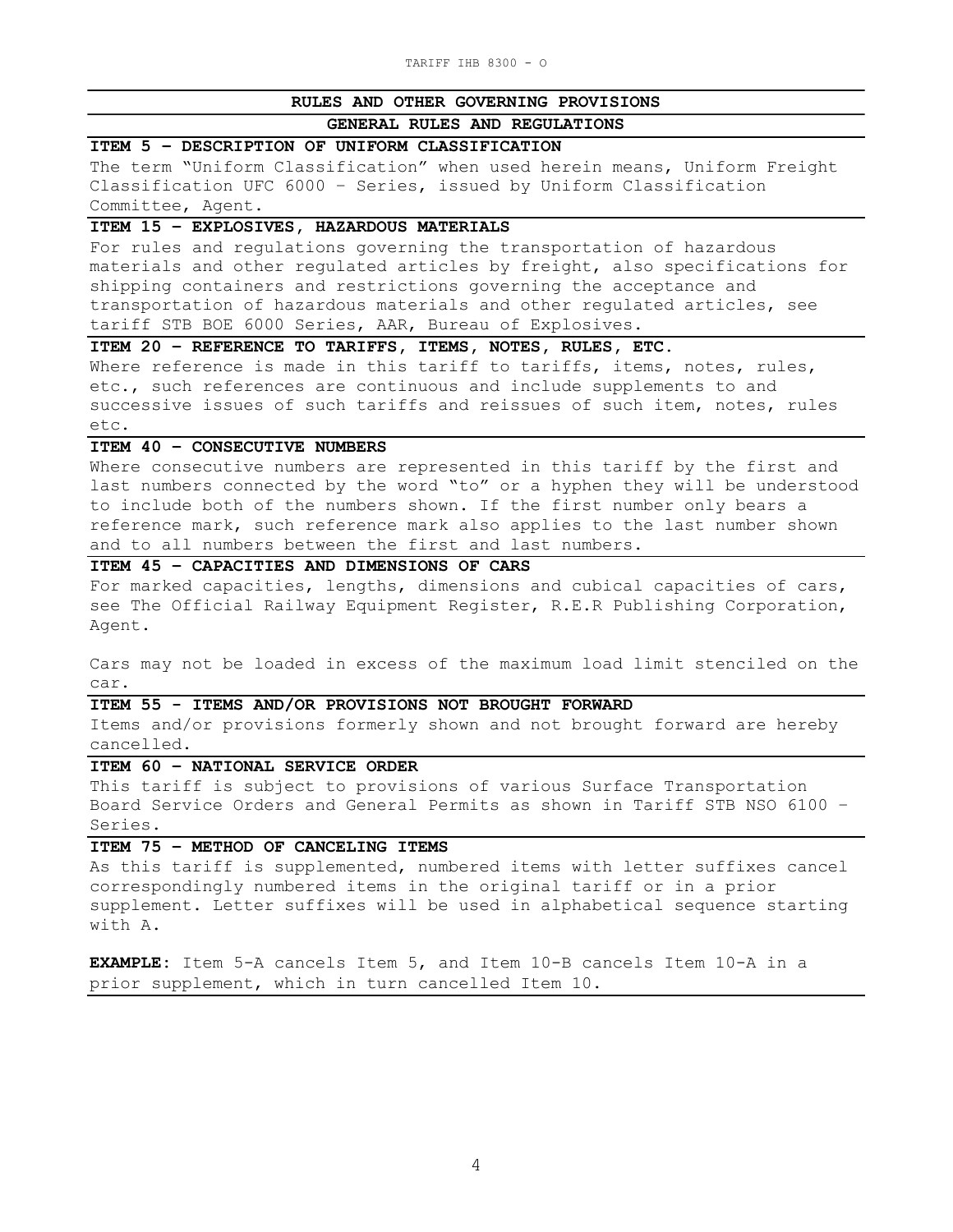#### RULES AND OTHER GOVERNING PROVISIONS

#### GENERAL RULES AND REGULATIONS

#### ITEM 100 – METHOD OF DENOTING REISSUED MATTER IN SUPPLEMENTS

Matter brought forward without change from one supplement to another will be designated as "Reissued by a reference mark in the form of a square enclosing a number, the number being that of the supplement in which the reissue matter first appeared in its currently effective form. To determine its original effective date, consult the supplement in which the reissued matter first became effective.

#### ITEM 105 – STRAIGHT OR MIXED CARLOAD APPLICATION

Where individual commodity descriptions herein include two or more articles subject to the same carload rates, such rates are applicable upon straight or mixed carload shipments of the articles named, unless otherwise specifically indicated therein.

#### ITEM 110 – DEMURRAGE AND STORAGE RULES AND CHARGES

Freight transported in connection with this tariff will be subject to demurrage rules, regulations and charges as provided in STB IHB 6004 - Series.

## ITEM 120 – DEFINITION OF CHICAGO SWITCHING DISTRICT

The term "Chicago Switching District" as used in this tariff shall incorporate the Chicago Switching District as defined in tariff STB WTL 8020 – Series.

#### ITEM 125 - DEFINITION OF PRIVATE CAR

The terms "Private Car" or "Cars of Private Ownership" when used in this tariff are defined as cars bearing other than railroad reporting marks that are owned by individuals, firms, corporations, or car companies, including cars owned and/or operated by railroad controlled car lines.

#### ITEM 160 – ARTICULATED EQUIPMENT

When cars are coupled in an articulated fashion and operated under one reporting mark or car number, each unit, section, or platform of the articulated equipment will be considered as a separate car and charged for at rates named for each unit handled.

# ITEM 165 – REGULATED AND DEREGULATED RATE INFORMATION

This publication names rates, some of which are subject to regulation by the STB, and some of which are not subject to STB regulation. Rates included in this publication which are not subject to STB regulation are included for the sole purpose of providing rate information and are subject to increases as may be provided by publication of this Tariff.

#### ITEM 180 – APPLICATION OF INTRA-STATE TRAFFIC

Rates, charges, rules, and regulations named in this tariff apply on interstate traffic and will also apply on Indiana and Illinois intra-state traffic.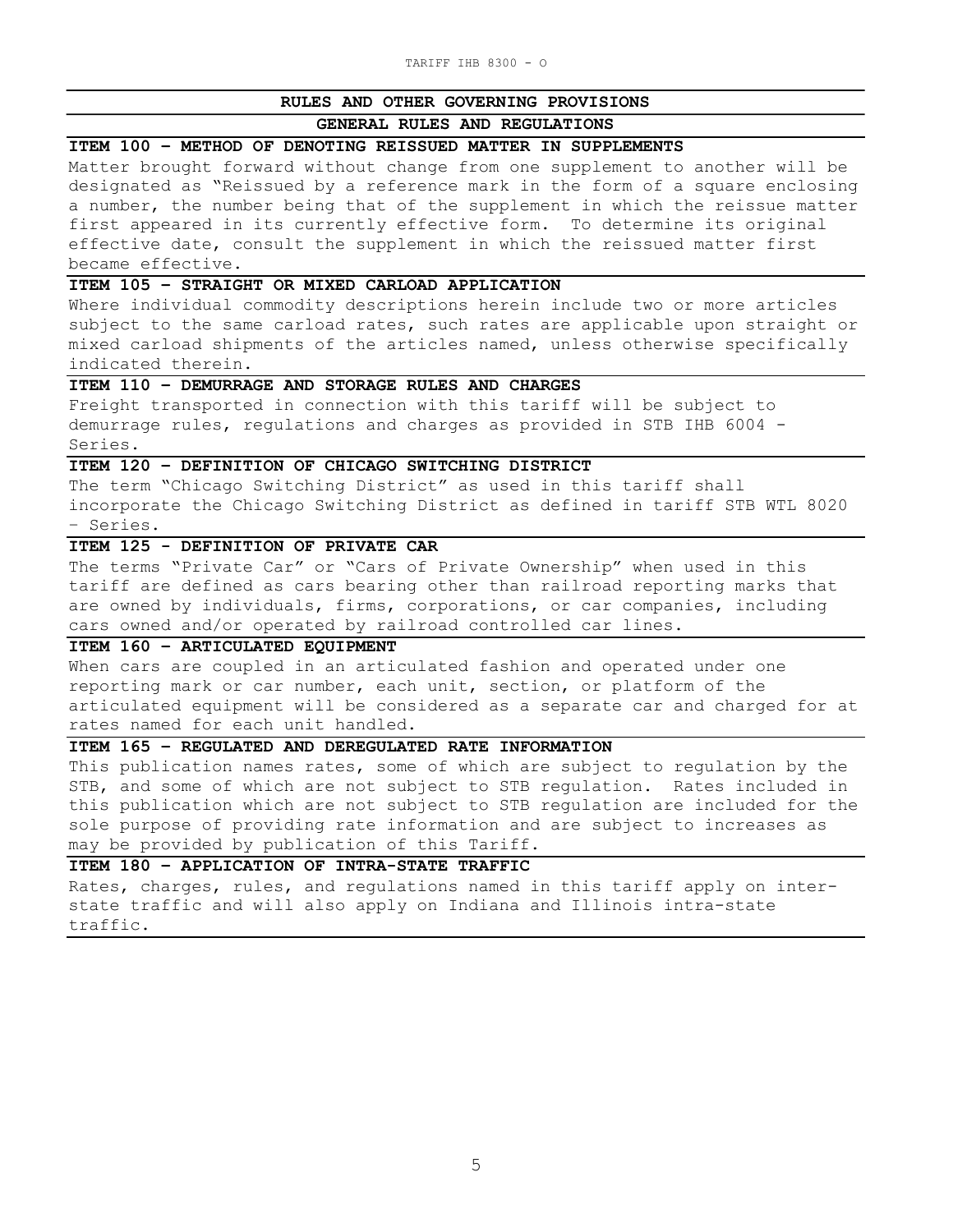## RULES AND OTHER GOVERNING PROVISIONS

#### GENERAL RULES AND REGULATIONS

SPECIAL RULES AND REGULATIONS – LIMITED

#### ITEM 200 – APPLICATION OF CHARGES

Intermediate switching charges named herein apply on all traffic received by the IHB from one carrier for delivery to another carrier at interchange points in the Chicago Switching District.

The level of applicable charges will be that in effect on date of interchange from or to the rail carrier responsible for the charges named herein.

## ITEM 300 – RESPONSIBILITY FOR CHARGES NAMED IN THIS TARIFF

IHB will only accept traffic in interchange for intermediate switching service between rail connections at junctions named herein, subject to the rules and regulations specified in this tariff. Charges on traffic named in this tariff will be paid to IHB by the Responsible Rail Carrier specified by the Rules in this Item. Rules apply on all traffic, including carload or mixed freight or less than carload freight, whether or not rates provide for absorption of these charges in whole or in part, and on empty rail equipment including non-revenue empty equipment.

Rule 1: Except as otherwise provided below, the Rail Carrier delivering a car in interchange to IHB will be responsible for payment of the charges named in this tariff.

Rule 2: When the origin station is located within the Chicago Switching District, and the carrier(s) preceding IHB in the route is acting in the capacity of switch carrier(s), the road-haul carrier beyond IHB accepting car in interchange will be responsible for payment of the charges named in this tariff.

Rule 3: When the origin station is located outside the Chicago Switching District, and the carrier delivering a car to IHB is a switch carrier, the first road-haul carrier preceding IHB in the route of movement will be responsible for payment of the charges named in this tariff.

When the freight rates of the Responsible Carrier do not provide for absorption of intermediate switching charges in whole or in part, any portion of the charge not absorbed will be in addition to the through rate and should be collected by the Responsible Carrier.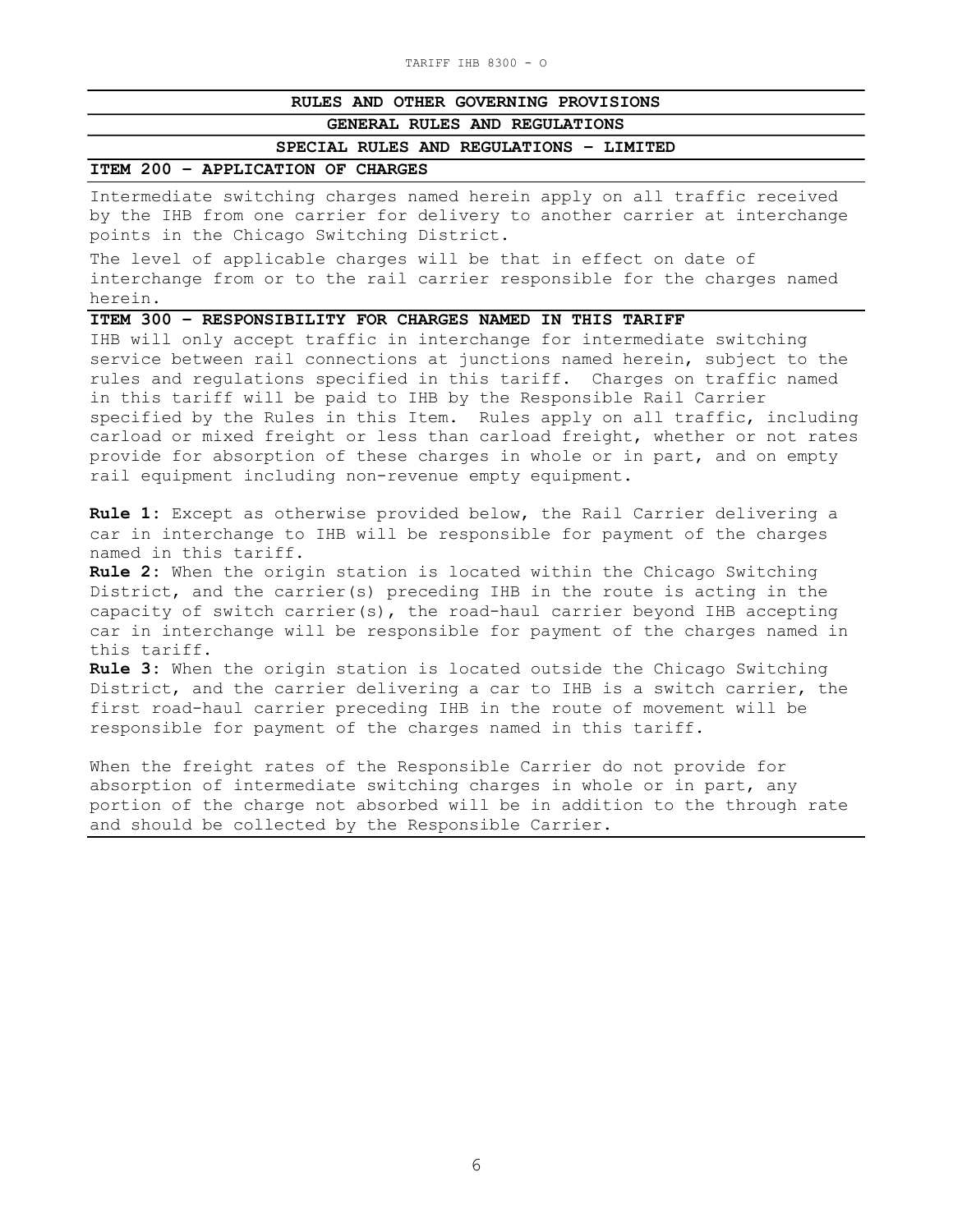| RATES AND CHARGES (Stated in dollars per car) |                                                                                                                                                                                                                                                                                                                                                                                                                                                          |                                                                                                                                                                  |                                 |                |  |
|-----------------------------------------------|----------------------------------------------------------------------------------------------------------------------------------------------------------------------------------------------------------------------------------------------------------------------------------------------------------------------------------------------------------------------------------------------------------------------------------------------------------|------------------------------------------------------------------------------------------------------------------------------------------------------------------|---------------------------------|----------------|--|
| <b>ITEM</b>                                   | <b>APPLICATION</b><br><b>SUBJECT</b>                                                                                                                                                                                                                                                                                                                                                                                                                     |                                                                                                                                                                  | <b>RATES</b>                    |                |  |
| 400                                           |                                                                                                                                                                                                                                                                                                                                                                                                                                                          | ALL FREIGHT CARS,<br>Except as provided in items below.                                                                                                          |                                 | \$190          |  |
| 410                                           |                                                                                                                                                                                                                                                                                                                                                                                                                                                          | ALL FREIGHT CARS,<br>Except as provided in items below.<br>Moving via connections with the BRC,<br>CIC, CLCY, CRL, CSS, INRD, SCIH or<br><b>WSOR</b>             |                                 | \$220          |  |
| 420                                           |                                                                                                                                                                                                                                                                                                                                                                                                                                                          | ALL FREIGHT CARS,<br>Except as provided in items below.<br>Moving via connections with the ERRT                                                                  |                                 | \$260          |  |
| 430                                           |                                                                                                                                                                                                                                                                                                                                                                                                                                                          | ALL FREIGHT CARS,<br>Except as provided in items below.<br>Moving via connections with the GLTR                                                                  |                                 | \$330          |  |
| 440                                           |                                                                                                                                                                                                                                                                                                                                                                                                                                                          | AUTOS AND AUTO PARTS CARS,<br><b>LOADED OR EMPTY</b>                                                                                                             |                                 | \$350          |  |
| 450                                           | ALL CLASSES OF RAILWAY EQUIPMENT<br><b>INTERMEDIATE</b><br><b>MOVING ON OWN WHEELS, OTHER THAN</b><br>SERVICE BY IHB<br><b>FREIGHT EQUIPMENT</b><br><b>BETWEEN</b><br>Such as, BUT NOT LIMITED TO:<br><b>CARRIERS AT</b><br>Locomotives (dead or under their own power) Passenger<br><b>JUNCTIONS</b><br>Cars, Maintenance of Way Equipment, Rail or Scale Test<br><b>NAMED HEREIN</b><br>Cars. Equipment must meet all AAR interchange<br>requirements. |                                                                                                                                                                  | \$1,000                         |                |  |
| 480                                           | <b>RSSM (Rail Security Sensitive Materials)</b><br>Including but not limited to:<br>PIH/TIH, Explosives - Divisions 1.1, 1.2, 1.3,<br>Class 7 Radioactive Materials, and other RSSM<br>commodities as described in BOE - 6000                                                                                                                                                                                                                            |                                                                                                                                                                  | \$2,000                         |                |  |
| 490                                           | <b>DIMENSIONAL SHIPMENTS</b><br>Carloads exceeding height, width, or maximum gross<br>weight restrictions as published in "Railway Line<br>Clearances" publication, including any other shipment<br>which by tariff requires a special clearance or<br>"Dimensional Movement File".                                                                                                                                                                      |                                                                                                                                                                  | \$1800                          |                |  |
| 500                                           |                                                                                                                                                                                                                                                                                                                                                                                                                                                          | <b>GRAIN, WHOLE (STCC 01-1xx-xx)</b><br>In volume shipments shipped on one day<br>on one bill of lading<br>Will not apply in conjunction with the<br><b>GLTR</b> | 25 Car Blocks<br>100 Car Blocks | \$130<br>\$100 |  |